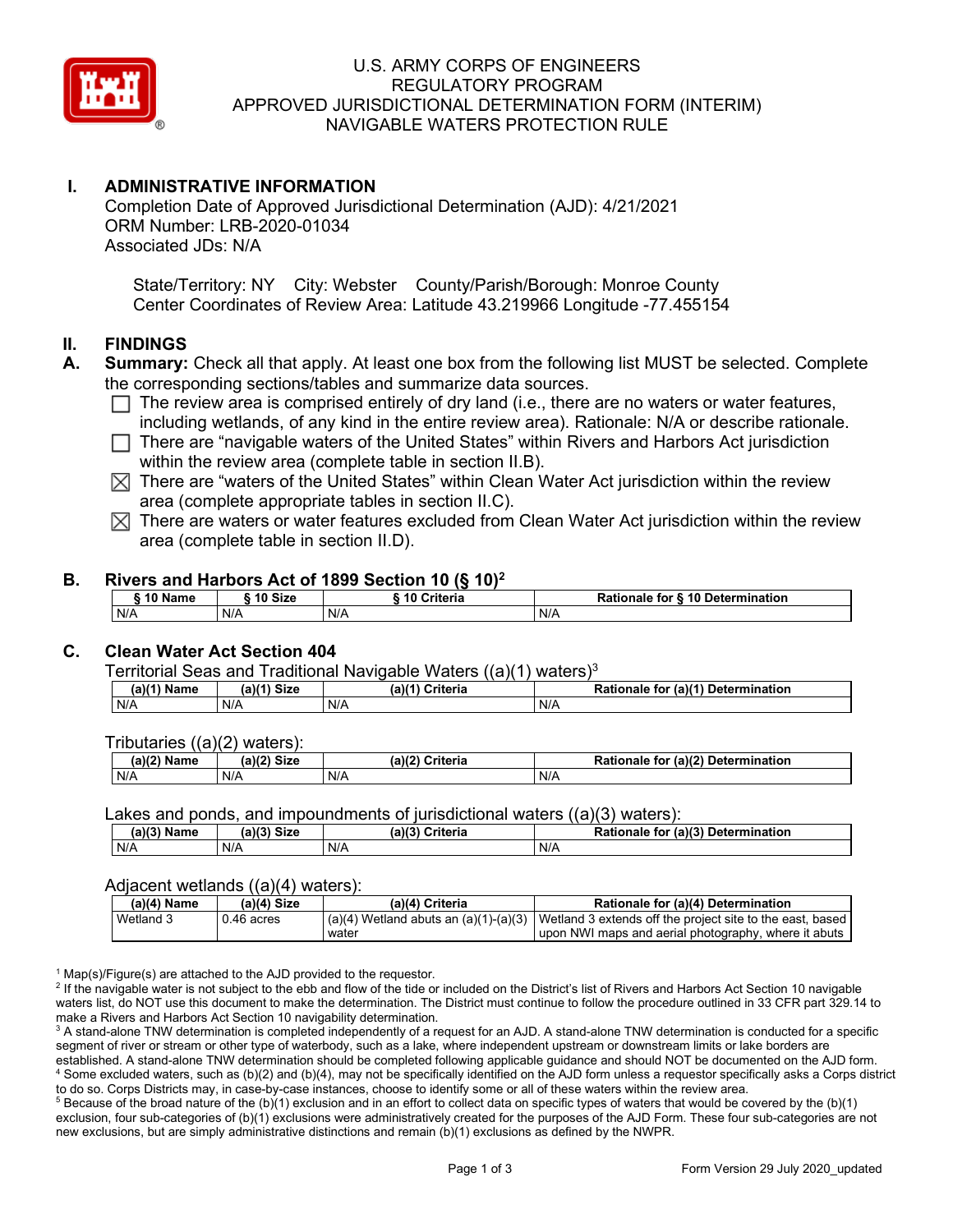

### U.S. ARMY CORPS OF ENGINEERS REGULATORY PROGRAM APPROVED JURISDICTIONAL DETERMINATION FORM (INTERIM) NAVIGABLE WATERS PROTECTION RULE

|  | $\sim$<br>. .<br>$-$                     |  |
|--|------------------------------------------|--|
|  | $\sim$<br>⊧tributarv<br>aı.<br><b>пш</b> |  |
|  |                                          |  |

# **D. Excluded Waters or Features**

Excluded waters  $((b)(1) - (b)(12))^4$ :

| <b>Exclusion Name</b> | <b>Exclusion Size</b> | Exclusion <sup>5</sup>      | <b>Rationale for Exclusion Determination</b>                                                                                                                                                                                                                                                                                                                                                                                                  |
|-----------------------|-----------------------|-----------------------------|-----------------------------------------------------------------------------------------------------------------------------------------------------------------------------------------------------------------------------------------------------------------------------------------------------------------------------------------------------------------------------------------------------------------------------------------------|
| Wetland 1             | $0.03$ acres          | (b)(1) Non-adjacent wetland | Wetland 1 is a small, depressional water bordered by<br>upland to the east and man made features to the north,<br>west and south. The nearest $a(2)$ water is<br>approximately 650 linear feet. The soil survey mapping<br>indicates the area has an expected flooding frequency<br>of none.                                                                                                                                                  |
|                       |                       |                             | Based on the above information, the wetland does not<br>abut an $(a)(1)$ through $(a)(3)$ water, nor is the wetland<br>inundated by flooding by an $(a)(1)$ through $a(3)$ water, is<br>not separated from an $(a)(1)$ through $(a)(3)$ water via a<br>natural berm or barrier, and is not separated from an<br>$a(1) - a(3)$ water via an artificial structure/feature.                                                                      |
| Wetland 2             | 1.71 acres            | (b)(1) Non-adjacent wetland | Wetland 2 is a forested wetland that is bisected by a<br>roadway with a culverted crossing. The wetland is<br>bounded to the north by upland and by manmade<br>development on all other sides. The nearest a(2) water<br>is at least 1000 feet away. The wetland is separated<br>from the nearest $a(2)$ water by multiple roads and<br>structures. The soil survey mapping indicates the area<br>has an expected flooding frequency of none. |
|                       |                       |                             | Based on the above information, the wetland does not<br>abut an $(a)(1)$ through $(a)(3)$ water, nor is the wetland<br>inundated by flooding by an $(a)(1)$ through $a(3)$ water, is<br>not separated from an $(a)(1)$ through $(a)(3)$ water via a<br>natural berm or barrier, and is not separated from an<br>$a(1) - a(3)$ water via an artificial structure/feature.                                                                      |

#### **III. SUPPORTING INFORMATION**

- **A. Select/enter all resources** that were used to aid in this determination and attach data/maps to this document and/or references/citations in the administrative record, as appropriate.
	- **\_X\_** Information submitted by, or on behalf of, the applicant/consultant: *Wetland Delineation* 
		- **\_**  *Report, Webster Central School, LaBella Associates, September 2017, revised delineation map November 2020.*

This information *(is and is not)* sufficient for purposes of this AJD.

Rationale: *The original wetland delineation from 2017 was never field verified by the Corps in 2017. When the field verification occurred in 2020, additional work had occurred in areas within the delineated footprint, but outside for the parcel boundaries. This additional work was conducted by others, and therefore additional resources were needed to determine with the additional work was conducted in waters and if so, whether or not the work would have* 

 $1$  Map(s)/Figure(s) are attached to the AJD provided to the requestor.

<sup>&</sup>lt;sup>2</sup> If the navigable water is not subject to the ebb and flow of the tide or included on the District's list of Rivers and Harbors Act Section 10 navigable waters list, do NOT use this document to make the determination. The District must continue to follow the procedure outlined in 33 CFR part 329.14 to make a Rivers and Harbors Act Section 10 navigability determination.

<sup>&</sup>lt;sup>3</sup> A stand-alone TNW determination is completed independently of a request for an AJD. A stand-alone TNW determination is conducted for a specific segment of river or stream or other type of waterbody, such as a lake, where independent upstream or downstream limits or lake borders are established. A stand-alone TNW determination should be completed following applicable guidance and should NOT be documented on the AJD form. <sup>4</sup> Some excluded waters, such as (b)(2) and (b)(4), may not be specifically identified on the AJD form unless a requestor specifically asks a Corps district to do so. Corps Districts may, in case-by-case instances, choose to identify some or all of these waters within the review area.

 $5$  Because of the broad nature of the (b)(1) exclusion and in an effort to collect data on specific types of waters that would be covered by the (b)(1) exclusion, four sub-categories of (b)(1) exclusions were administratively created for the purposes of the AJD Form. These four sub-categories are not new exclusions, but are simply administrative distinctions and remain (b)(1) exclusions as defined by the NWPR.